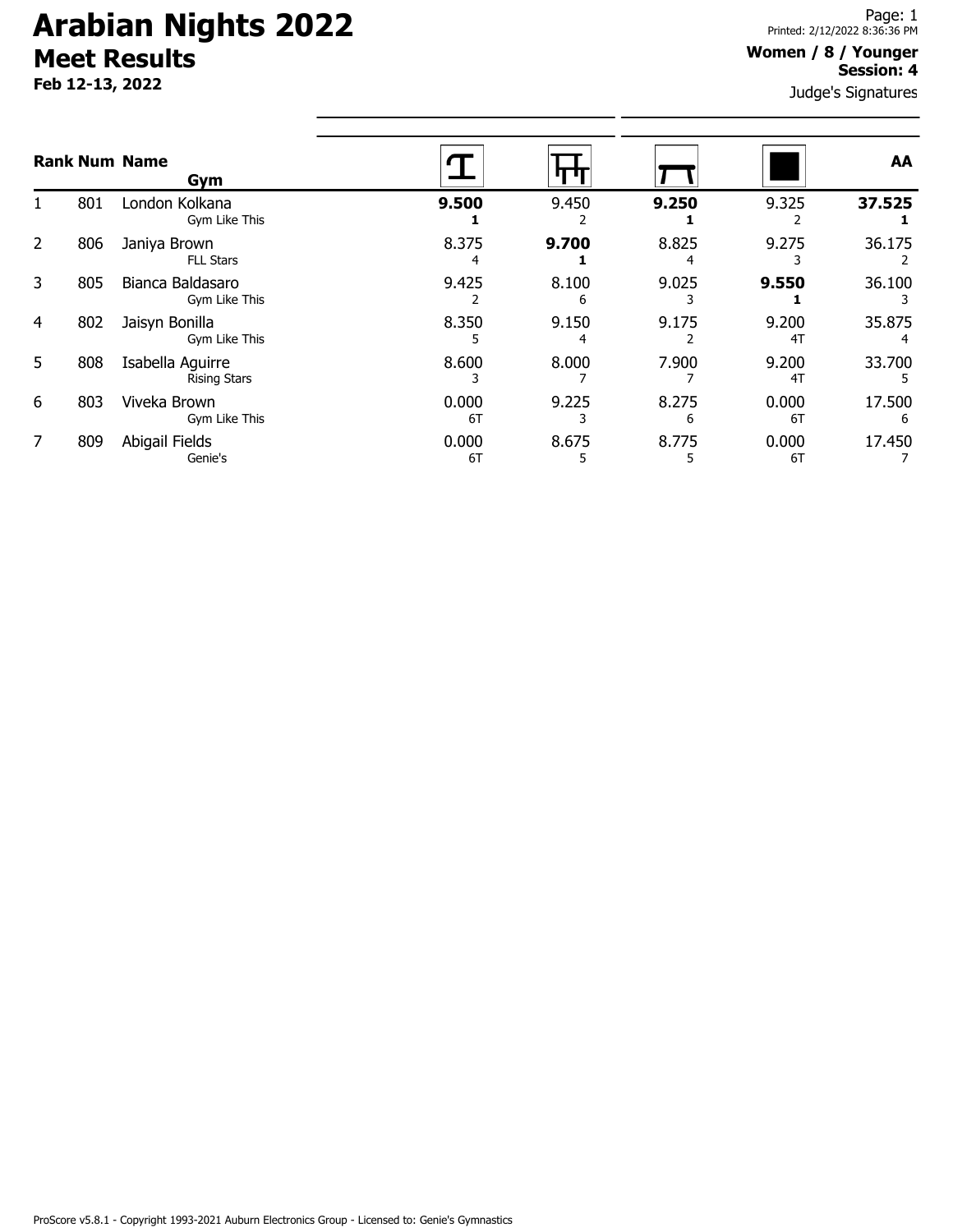# **Arabian Nights 2022 Meet Results**

**Feb 12-13, 2022**

### **Women / 8 / Older Session: 4**

Judge's Signatures

| <b>Rank Num Name</b><br>Gym |     |                                     |            |            |             |            | AA          |
|-----------------------------|-----|-------------------------------------|------------|------------|-------------|------------|-------------|
| 1.                          | 810 | Tatiana Munguia<br>International    | 9.275      | 9.125<br>4 | 9.425       | 9.500      | 37.325      |
| 2                           | 816 | Damara Tamzil<br>Nova               | 8.900      | 9.175      | 8.700       | 9.000<br>6 | 35.775      |
| 3                           | 812 | <b>Brisa Ortiz</b><br>International | 8.400      | 9.400      | 8.200<br>5T | 9.675      | 35.675      |
| 4                           | 815 | Nadine Youssef<br><b>FLL Stars</b>  | 8.500      | 9.250      | 8.650       | 8.950      | 35.350      |
| 5                           | 813 | Sasha Noel<br><b>Rising Stars</b>   | 8.525      | 8.700      | 8.200<br>5T | 8.775      | 34.200      |
| 6                           | 811 | Nathalie Marsteller<br>Shrewsbury   | 8.000      | 6.750      | 8.925       | 9.100      | 32.775      |
| 7                           | 814 | Christina Norton<br>Shrewsbury      | 8.050      | 6.825      | 7.775       | 9.275      | 31.925      |
| 8                           | 817 | Nadia Scalisi<br><b>FLL Stars</b>   | 8.250<br>6 | 7.700<br>6 | 0.000<br>8  | 9.150      | 25.100<br>8 |